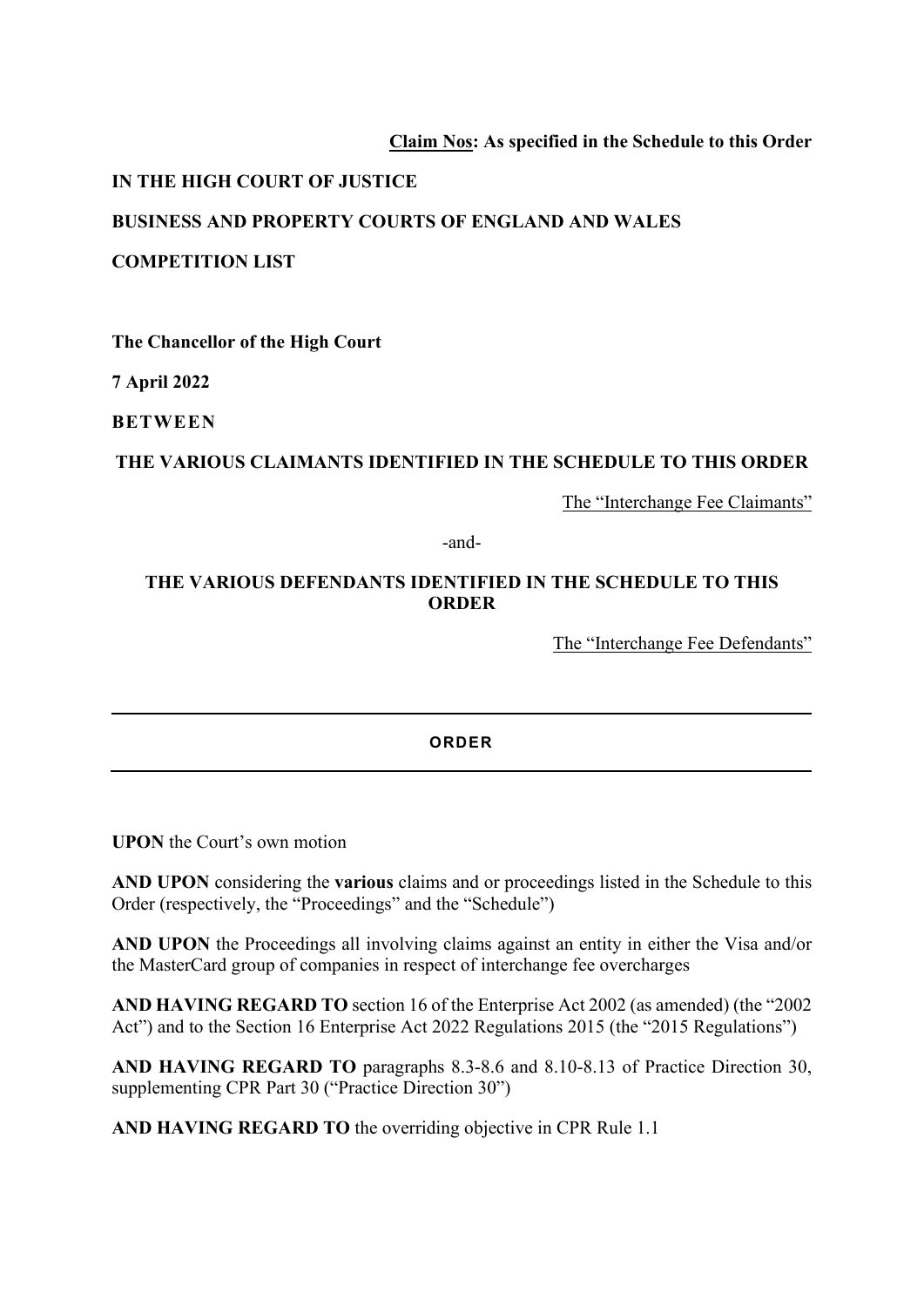**AND UPON** the court concluding that it is appropriate to make an order pursuant to section 16(1) of the 2002 Act in conjunction with Regulation 2 of the 2015 Regulations in respect of the proceedings

**AND UPON** noting that the court may give such directions or make such order as it thinks fit to give effect to the determination of any issue by the Tribunal pursuant to Regulation 2(b) of the 2015 Regulations

**AND UPON** the court considering that it is appropriate to make this order on the papers and without a hearing

## **IT IS ORDERED** that:

- 1. The Proceedings (as listed in the Schedule) are hereby transferred to the Competition Appeal Tribunal pursuant to section 16(1) of the 2002 Act and Regulation 2 of the 2015 Regulations. If and to the extent that:
	- (1) Any of the Proceedings have been determined, struck out or otherwise concluded, then this Order shall nevertheless take effect insofar as there remain any matters requiring an order of the court.
	- (2) Any of the Proceedings have already been transferred to the Competition Appeal Tribunal, then the earlier transfer shall be the effective transfer and this Order shall be ineffective as regards such Proceedings.
- 2. Pursuant to paragraph 3 of Practice Direction 30, this Order shall take effect forthwith.
- 3. This Order is not intended to alter, limit or exclude any element of the Claimants' claims as constituted in this court prior to the transfer taking effect. If and to the extent that any element of the Claimants' claims as constituted in this court prior to the transfer taking effect is not capable of falling within the jurisdiction of the Competition Appeal Tribunal on a transfer, or would be altered, limited or excluded by this Order or the transfer, it is not subject to this Order and remains within the jurisdiction of this court. This court may give such further directions or make such further order as it thinks fit in connection with the transfer and/or with any element as referred to above.
- 4. All matters arising out of paragraph 3 of this Order are reserved to Marcus Smith J.
- 5. The terms of this Order shall be notified to the parties by publication on the website of the Competition Appeal Tribunal and this shall constitute notice to the parties for the purposes of paragraphs 8.5 and 8.12 of Practice Direction 30 and CPR Rule 30.4(1).
- 6. No order as to costs.
- 7. This order has been made on the papers and without a hearing. If any party wishes to apply to vary or set aside this order, it shall do so on 3 days' notice to the other party or parties to the Proceedings and in any event with 28 days of the Order being notified pursuant to paragraph 5 of this Order. Any such application is reserved to Marcus Smith J.

## **REASONS**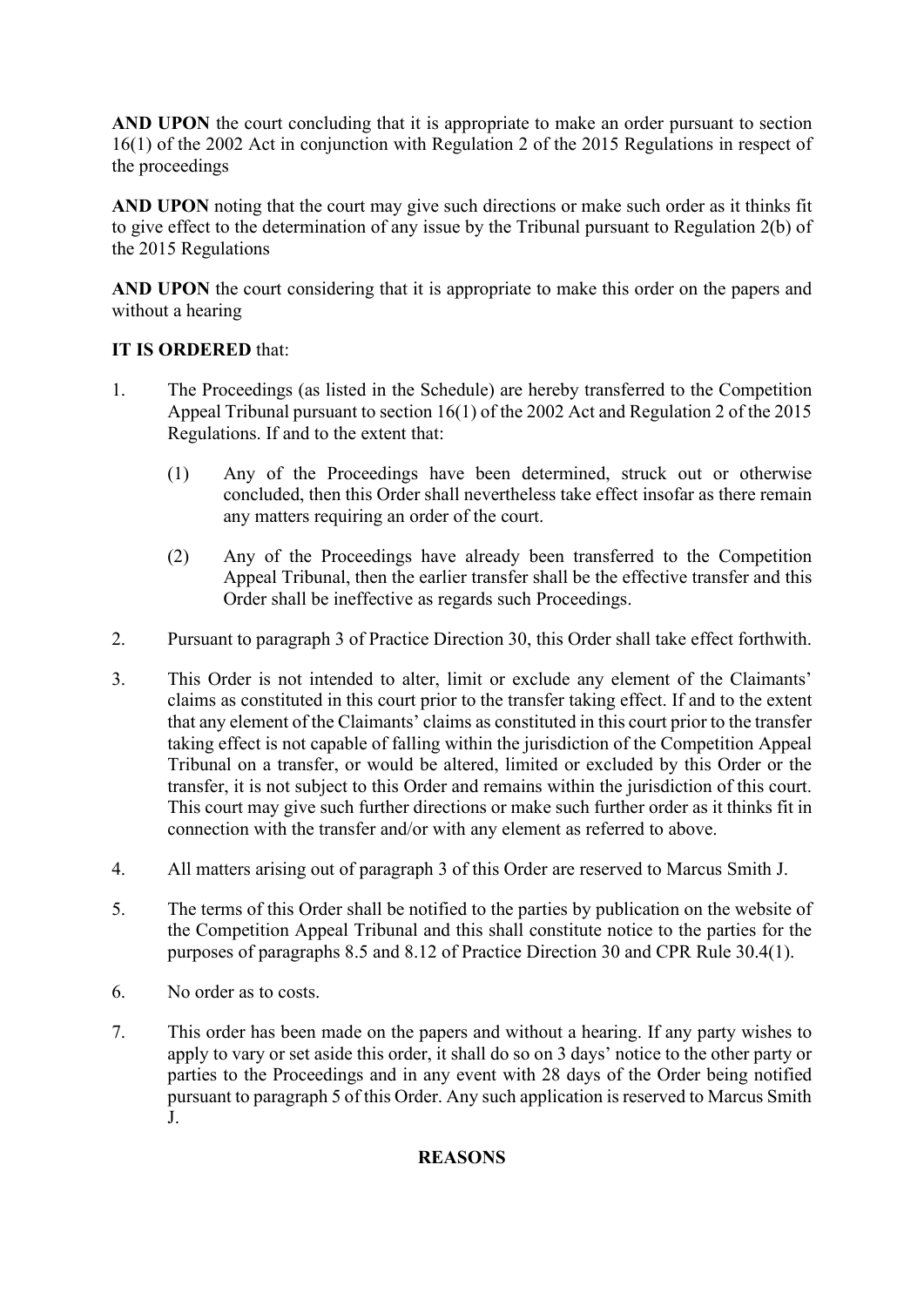- 1. In *Sainsbury's Supermarkets Limited v. Mastercard Incorporated*, [2018] EWCA 1536 (Civ), the Court of Appeal considered the jurisdiction of the Tribunal to hear claims for damages under section 47A of the Competition Act 1998 (which is what the Proceedings are) and indicated that it was appropriate that such claims be transferred to the Competition Appeal Tribunal.
- 2. The Proceedings all involve claims against an entity in either the Visa and/or the MasterCard group of companies in respect of interchange fee overcharges. A number of interchange fee proceedings have already been transferred from the High Court to the Competition Appeal Tribunal. In its case management ruling dated 16 March 2022, [2022] CAT 14 (the "Ruling"), the Competition Appeal Tribunal described the benefits of managing all such claims together. It is therefore appropriate to transfer the Proceedings to the Competition Appeal Tribunal.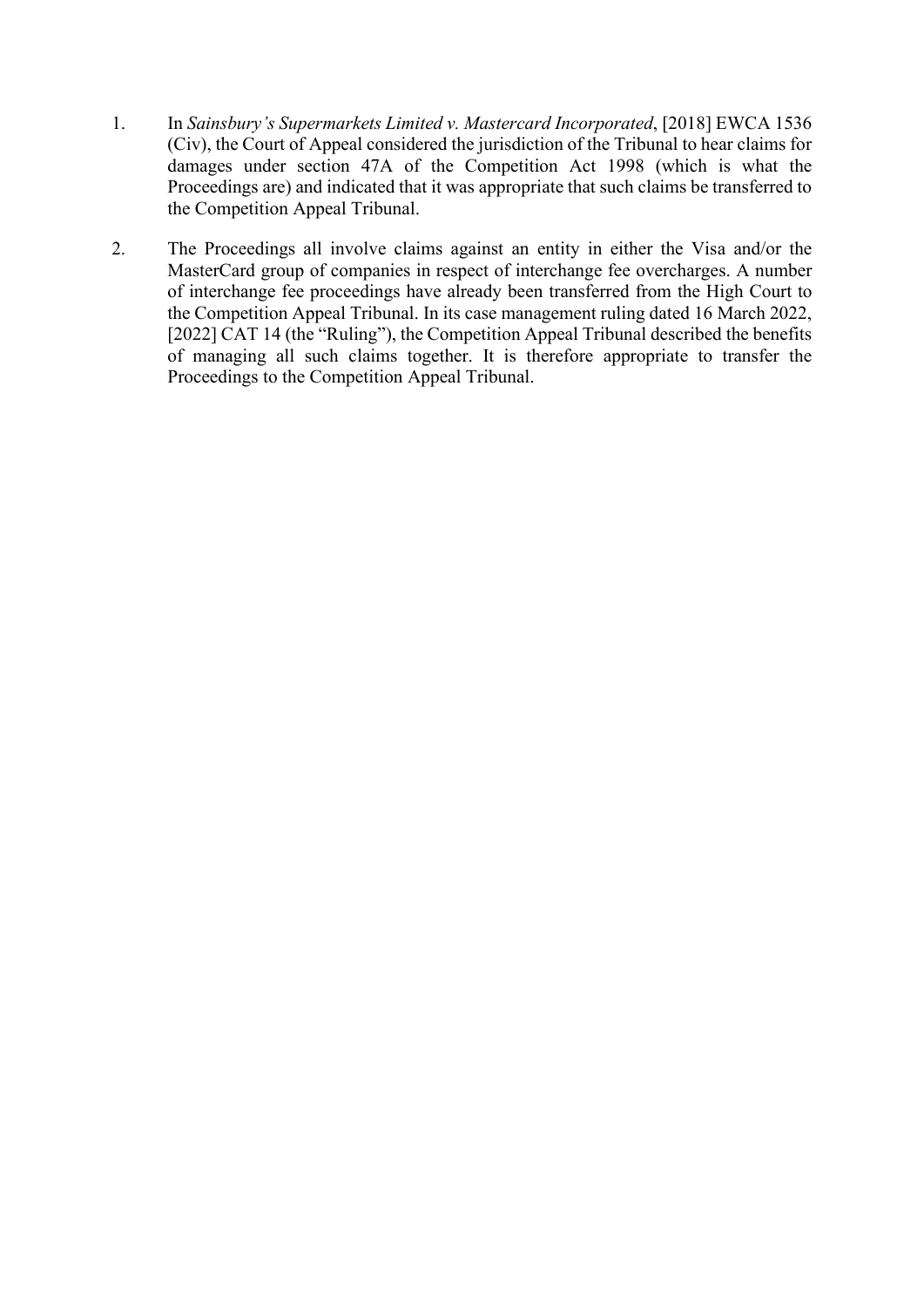# **Schedule to the Order**

### **Part A**

# **Claims against Visa Defendants**

| <b>Claim Number</b> | <b>Case Name</b>                                                                               |
|---------------------|------------------------------------------------------------------------------------------------|
| CP-2018-000024      | Euromaster France and others v Visa Europe Limited and others                                  |
| CP-2020-000010      | Hilton Worldwide Limited and others v Visa Europe Limited and<br>others                        |
| CP-2021-000019      | Levi Strauss & Co Europe SCA/Comm.VA and others v Visa<br>Europe Limited and others            |
| HC-2016-002984      | Ocado Retail Ltd v Visa Europe Limited                                                         |
| HC-2016-003253      | Lakeland Limited v Visa Europe Limited and Others                                              |
| HC-2016-003650      | Ryman Limited v Visa Europe Limited                                                            |
| HC-2017-000495      | Multiyork Furniture Limited and others v Visa Europe Limited and<br>others                     |
| HC-2017-001113      | BP OIL UK LIMITED and others v Visa Europe Limited and others                                  |
| BL-2021-000268      | Henderson & Jones Limited v Visa Europe Limited and others                                     |
| CP-2019-000018      | De Vere 2 Limited v Visa Europe Limited and others                                             |
| CP-2021-000010      | Elior UK Holdings Limited and others v Visa Europe limited and<br>others                       |
| HC-2016-003345      | Whitbread Group Plc and others v Visa Europe Limited and others                                |
| HC-2017-001289      | Hillside (Shared Services) Limited and another v Visa Europe<br>Limited and others             |
| HC-2017-001309      | Tombola (International) PLC v Visa Europe Limited and others                                   |
| CP-2022-000016      | Foot Locker Netherlands B.V. and others v Visa Europe Limited<br>and others                    |
| HC-2016-003365      | Belron UK Limited v Visa Europe Limited and others                                             |
| HC-2017-000159      | Poundland Limited v Visa Europe Limited and others                                             |
| HC-2017-001410      | Ideal Shopping Direct Limited v Visa Europe Limited and others                                 |
| HC-2017-002127      | J L & Company Limited and others v Visa Europe Limited and<br>others                           |
| BL-2013-000007      | Heal & Son Limited and another v VISA Europe Limited and others                                |
| CP-2018-000008      | Maltavini Limited v Visa Europe Limited and others                                             |
| CP-2018-000013      | Kew Green Hotels Limited v Visa Europe Limited and others                                      |
| CP-2019-000002      | Vodafone Limited and others v Visa Europe Limited and others                                   |
| CP-2019-000010      | Welcome Break Group Limited v Visa Europe Limited and others                                   |
| CP-2019-000021      | WorldRemit Ltd v Visa Europe Limited and others                                                |
| CP-2020-000019      | Allianz Insurance Plc and others v Visa Europe Limited and others                              |
| CP-2021-000003      | Topps Tiles (UK) Limited and others v Visa Europe Limited and<br>others                        |
| CP-2021-000005      | McMullen & Sons Limited v Visa Europe Limited and others                                       |
| CP-2021-000006      | A.S. Watson (Health & Beauty UK) Limited and others v Visa<br><b>Europe Limited and others</b> |
| CP-2021-000010      | Elior UK Holdings Limited and others v Visa Europe limited and                                 |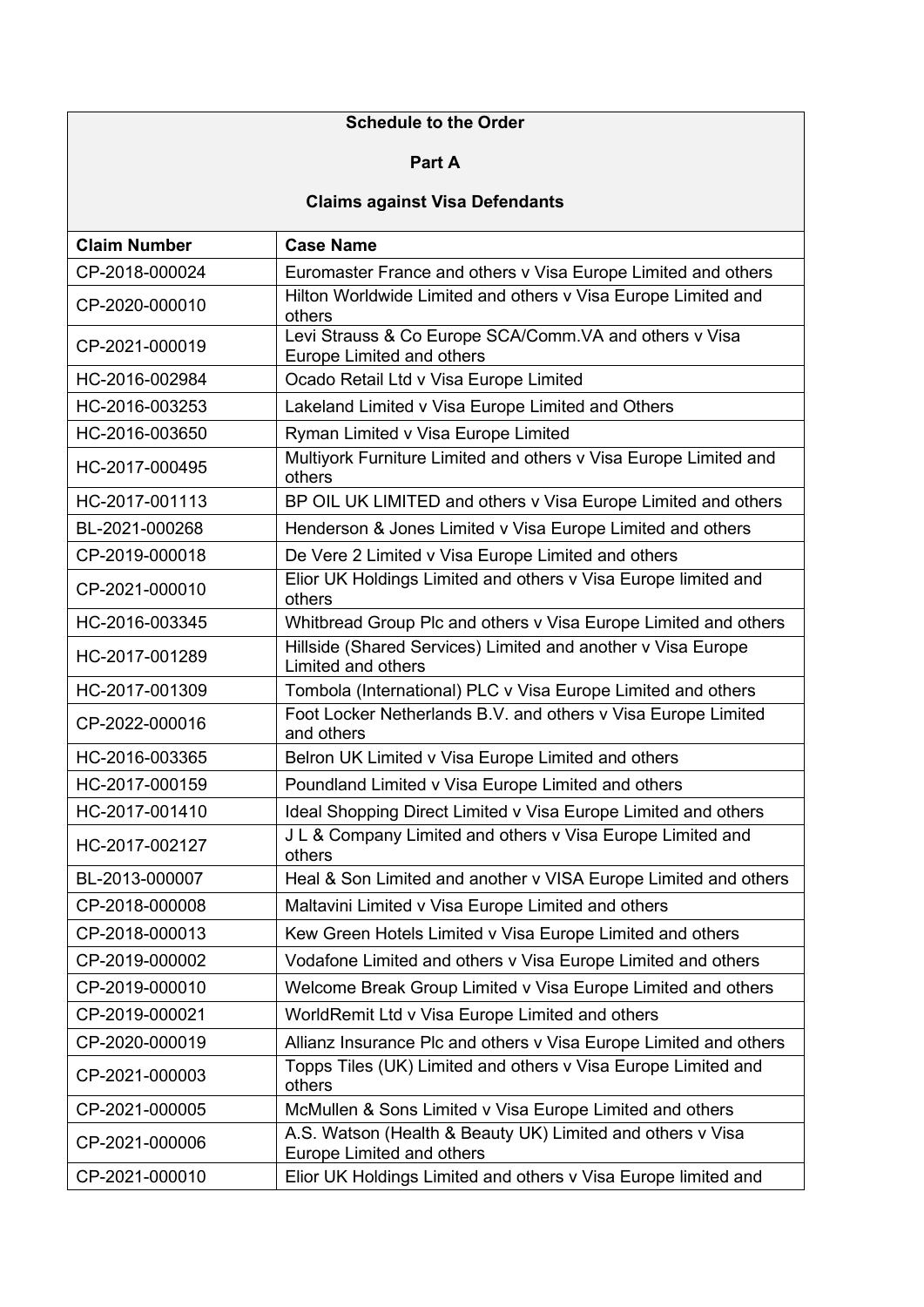|                | others                                                                                                  |
|----------------|---------------------------------------------------------------------------------------------------------|
| CP-2021-000014 | FBE Realisations 2021 Limited (in Administration) v Visa Europe<br>Limited and others                   |
| CP-2021-000023 | The Chancellor, Masters and Scholars of the University of<br>Cambridge v Visa Europe Limited and others |
| HC-2016-001675 | Deutche Bahn AG and another v Visa Europe Limited and others                                            |
| HC-2016-001855 | Hertz (UK) Limited and others v Visa Europe Limited and others                                          |
| HC-2016-002274 | Transport for London and others v Visa Europe Ltd and others                                            |
| HC-2016-002570 | Esso Petroleum Company Limited v Visa Europe Limited and<br>others                                      |
| HC-2016-002698 | Europcar UK Limited & others-v- Visa Europe Limited & others                                            |
| HC-2017-000092 | Bourne Leisure Limited and others v Visa Europe Limited and<br>others                                   |
| HC-2017-000402 | Camelot UK Lotteries Limited v Visa Europe Limited and others                                           |
| HC-2017-000488 | Saint Gobain Building Distribution Limited and another v Visa<br>Europe Limited and others              |
| HC-2017-000811 | Shell U.K. Oil Products Ltd v Visa Europe Limited and others                                            |
| HC-2017-001151 | Dunelm (Soft Furnishings) Limited v Visa Europe Limited and<br>others                                   |
| HC-2017-001422 | Monsoon Accessorize Limited and others v Visa Europe Limited<br>and others                              |

## **Part B**

# **Claims against MasterCard Defendants**

| <b>Case Number</b> | <b>Case Name</b>                                                                          |
|--------------------|-------------------------------------------------------------------------------------------|
| CP-2019-000019     | De Vere 2 Limited v MasterCard Incorporated and others                                    |
| CP-2021-000004     | McMullen and Sons Limited v MasterCard Incorporated and others                            |
| CP-2021-000013     | FBE Realisations 2021 Limited (in Administration) v MasterCard<br>Incorporated and others |
| CP-2018-000027     | Globalgrange Ltd and others v MasterCard Incorporated and others                          |
| CP-2019-000016     | Baglioni (UK) Limited v Mastercard Incorporated and others                                |
| CP-2020-000014     | Vodafone Limited and others v MasterCard Incorporated and<br>others                       |
| CP-2020-000015     | Grove F&B Limited and others v Mastercard Incorporated and<br>others                      |
| HC-2016-003651     | Ryman Limited and others v MasterCard Incorporated and others                             |
| BL-2013-000006     | Primark Mode Ltd and others y MasterCard International<br>Incorporated and others         |
| BL-2013-000008     | Fortnum & Mason plc and another v MasterCard Europe S.A. and<br>others                    |
| BL-2021-000267     | Henderson & Jones Limited v MasterCard Incorporated and others                            |
| CP-2017-000015     | Soho House UK Limited and others v Mastercard Incorporated and<br>others                  |
| CP-2018-000009     | Maltavini Limited v MasterCard Incorporated and others                                    |
| CP-2018-000014     | Kew Green Hotels Limited v MasterCard Incorporated and others                             |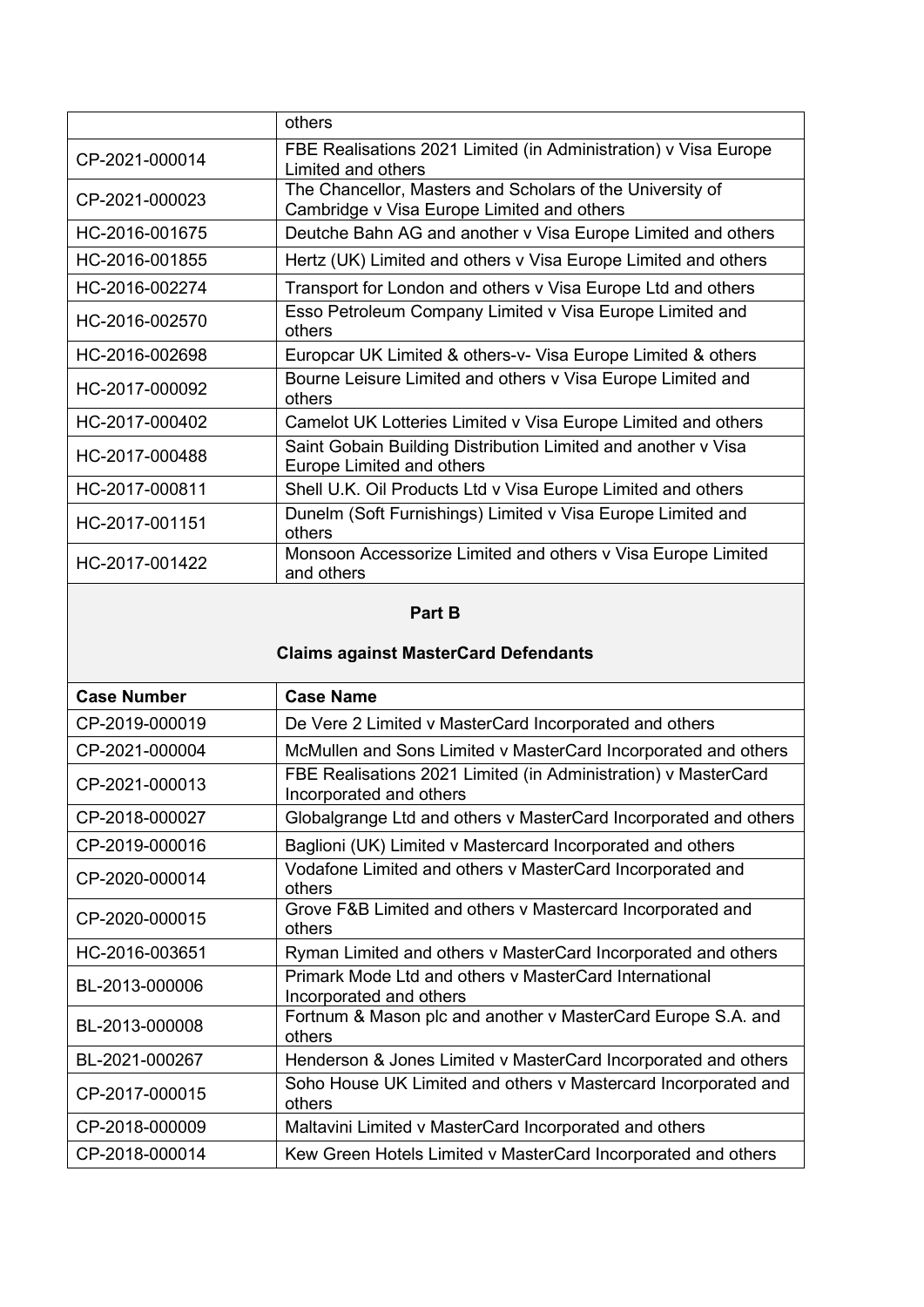| CP-2018-000017 | GrandVision N.V. and others v MasterCard Incorporated and others                                          |
|----------------|-----------------------------------------------------------------------------------------------------------|
| CP-2018-000023 | Euromaster France and others v MasterCard Incorporated and<br>others                                      |
| CP-2018-000025 | Firmdale Hotels plc and others v MasterCard Incorporated and<br>others                                    |
| CP-2018-000029 | Shiva Hotels Heathrow Limited and others v Mastercard Europe<br>S.A and others                            |
| CP-2018-000033 | New World Hospitality UK Limited and another v MasterCard<br>Incorporated and others                      |
| CP-2019-000001 | Vodafone Limited and others v MasterCard Incorporated and<br>others                                       |
| CP-2019-000011 | Welcome Break Group Limited v MasterCard Incorporated and<br>others                                       |
| CP-2019-000012 | Grove F&B Limited and others v Mastercard Incorporated and<br>others                                      |
| CP-2019-000020 | WorldRemit Ltd v MasterCard Incorporated and others                                                       |
| CP-2019-000024 | Edwardian Ltd and others v MasterCard Incorporated and others                                             |
| CP-2020-000001 | Melton House Investments Limited and others y MasterCard<br>Europe S.A. and others                        |
| CP-2020-000018 | Allianz Insurance Plc and others v MasterCard Incorporated and<br>others                                  |
| CP-2021-000002 | Topps Tiles (UK) Limited and others v MasterCard Incorporated<br>and others                               |
| CP-2021-000007 | A.S. Watson (Health & Beauty UK) Limited and others v<br>MasterCard Incorporated and others               |
| CP-2021-000018 | Levi Strauss & Co Europe SCA/Comm. VA and others v<br>MasterCard Incorporated and others                  |
| CP-2022-000002 | The Chancellor, Masters & Scholars of the University of Cambridge<br>v Mastercard Incorporated and others |
| CP-2022-000017 | Foot Locker Netherlands B.V. and others v MasterCard<br>Incorporated and others                           |
| HC-2012-000196 | Deutsche Bahn AG and others v MasterCard Incorporated and<br>others                                       |
| HC-2013-000506 | Deutsche Bahn AG and another v MasterCard Incorporated and<br>others                                      |
| HC-2014-000499 | Dobbies Garden Centres Limited v Mastercard UK Members Forus<br>Limited and others                        |
| HC-2014-000636 | Enterprise Rent-A-Car UK Ltd and others v MasterCard<br>Incorporated and others                           |
| HC-2014-000729 | DRG Retail Limited and another v Mastercard Incorporated and<br>others                                    |
| HC-2014-001730 | Tesco Stores Ltd and others v Mastercard Incorporated and others                                          |
| HC-2014-001844 | Ocado Retail Limited and another v MasterCard Incorporated and<br>others                                  |
| HC-2016-002275 | Transport for London and others v Mastercard Incorporated and<br>others                                   |
| HC-2016-002697 | Europcar UK Limited & others-v- Mastercard Incorporated & others                                          |
| HC-2016-003254 | Lakeland Limited v MasterCard Incorporated and others                                                     |
| HC-2016-003344 | Whitbread Group Plc and others v MasterCard Incorporated and<br>others                                    |
| HC-2017-000101 | Euro Garages Limited v MasterCard Incorporated and others                                                 |